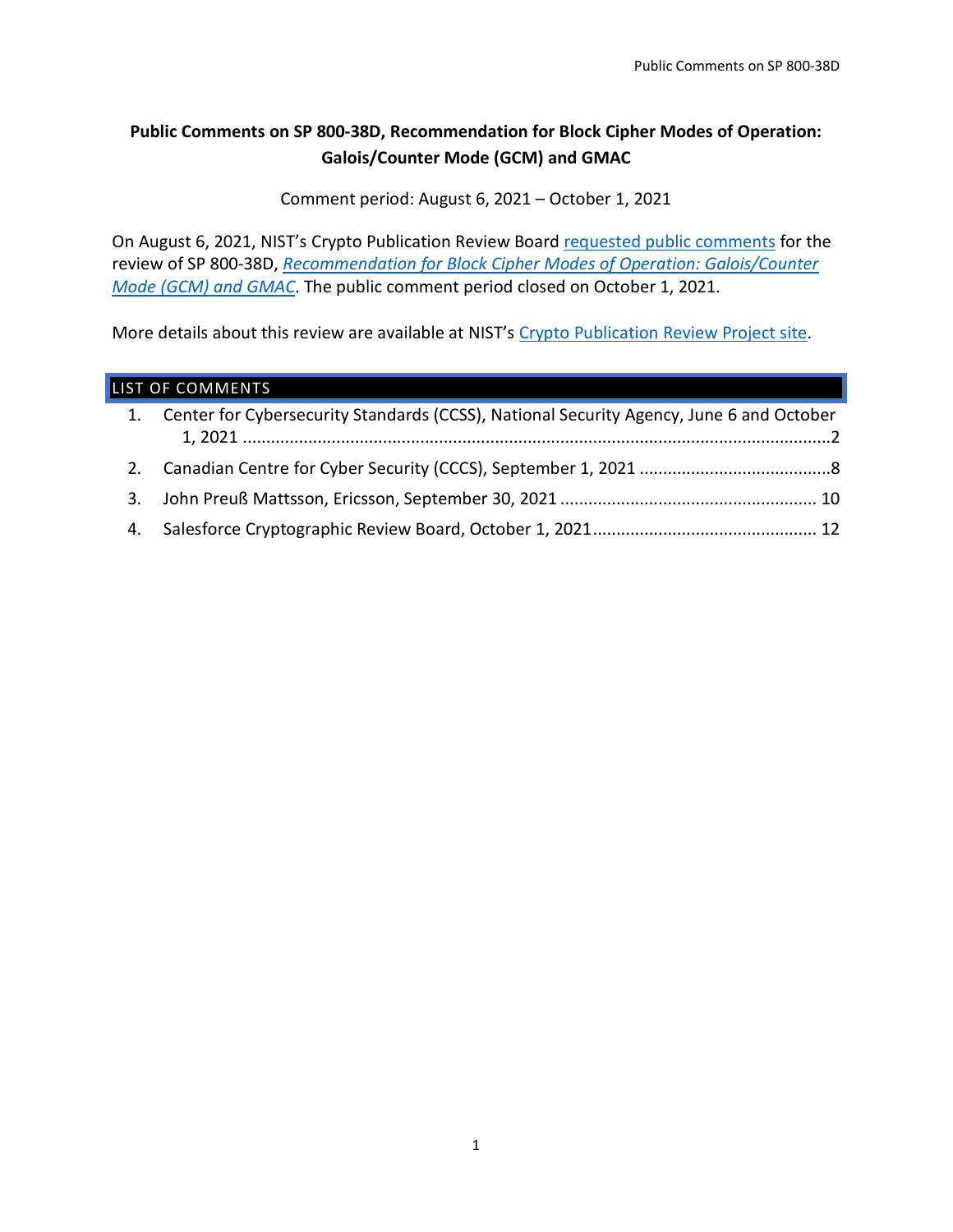# **1. Center for Cybersecurity Standards (CCSS), National Security Agency, June 6 and October 1, 2021**

[Received June 6, 2021]

<span id="page-1-0"></span>

| <b>GCM PIECE</b> | <b>OBSERVATIONS</b>                                                                                           | <b>REFERENCES</b>                                                                                           | <b>WITH CURRENT</b><br><b>COMPUTING ABILITIES</b>                                                                                                | <b>SUGGESTIONS</b>                                                                                                                                                                                                                                             |
|------------------|---------------------------------------------------------------------------------------------------------------|-------------------------------------------------------------------------------------------------------------|--------------------------------------------------------------------------------------------------------------------------------------------------|----------------------------------------------------------------------------------------------------------------------------------------------------------------------------------------------------------------------------------------------------------------|
| <b>NONCE/IV</b>  | Reusing the nonce/IV allows<br>adversary to learn the key,<br>which is referred to as the<br>Forbidden Attack | Forbidden Attack paper:<br><b>JOUX</b> - Authentication<br>Failures in NIST version of<br><b>GCM</b>        | This is a well-known issue.<br>NIST discourages nonce<br>reuse. The Birthday<br>Attack is the best way to<br>attack GCM if IVs do not<br>repeat. | AES-GCM-SIV<br>addresses the problem<br>of nonce reuse. This<br>mode is not as fast as<br><b>GCM</b> because the<br>nonce misuse                                                                                                                               |
|                  | Example: Major companies<br>caught reusing nonce. VISA is<br>example.                                         | VISA attack: GitHub -<br>nonce-disrespect/nonce-<br>disrespect: Nonce-<br><b>Disrespecting Adversaries:</b> |                                                                                                                                                  | resistance property<br>requires two passes<br>over the data.                                                                                                                                                                                                   |
|                  |                                                                                                               | <b>Practical Forgery Attacks on</b><br><b>GCM in TLS</b>                                                    |                                                                                                                                                  | Generate a new 96-bit<br>nonce for each<br>message using a<br>cryptographically<br>strong PRNG. Re-key<br>at reasonably regular<br>intervals, where<br>"reasonably regular" is<br>defined by how much<br>data and how many<br>messages are being<br>encrypted. |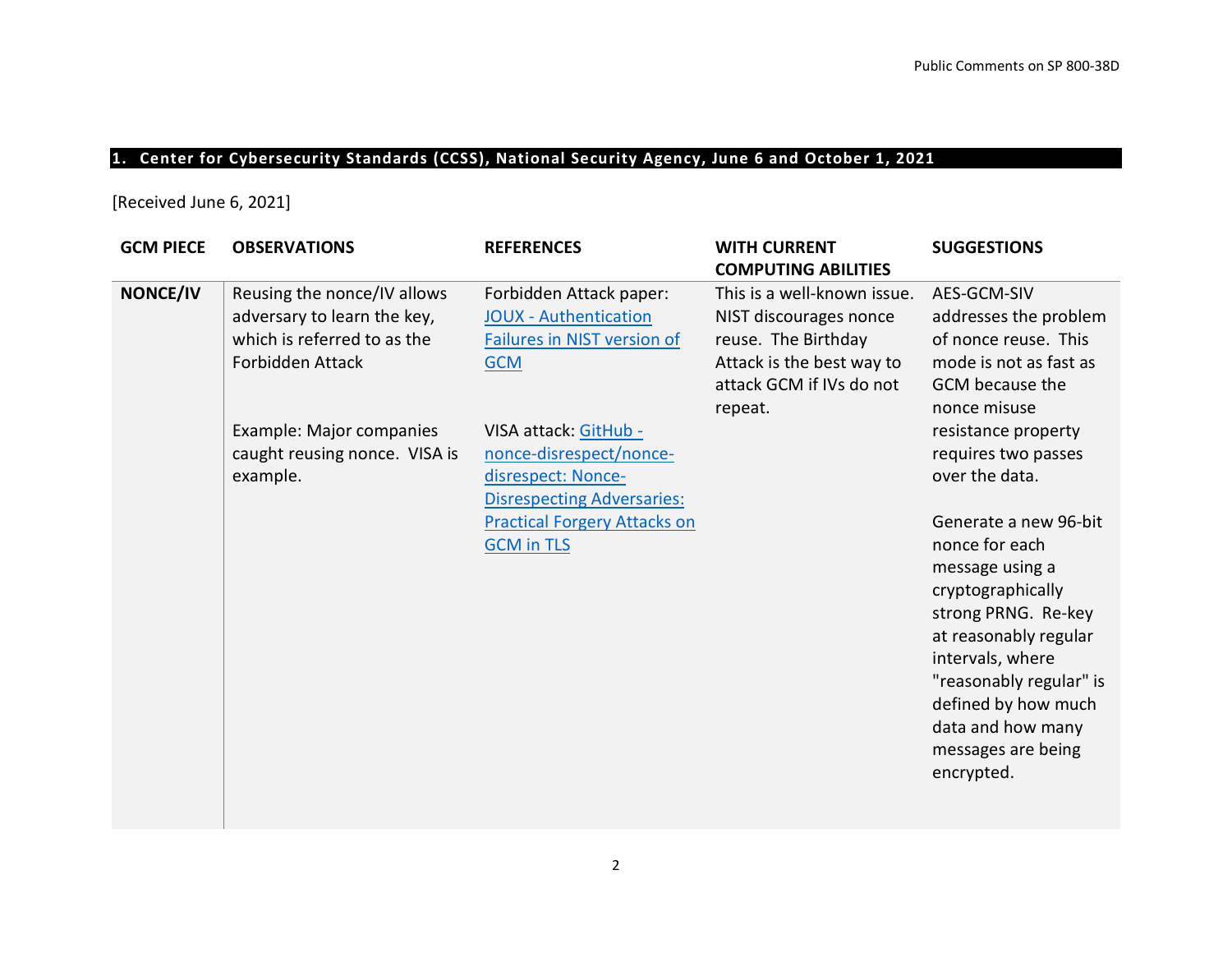|              | Variable lengths of the nonce:<br>"when the nonce length is<br>restricted to 96 bits, GCM has<br>better security bounds than a<br>general case of variable length<br>nonces"; default length of IV is<br>96 bits<br>If the IV is all zeros, the value<br>of the hash key can be<br>learned. This hash key is the<br>universal hash function<br>underlying the MAC scheme.<br>An adversary can compute the<br>keyed hash of any ciphertext<br>once the key is known. | <b>Breaking and Repairing</b><br><b>GCM Security Proofs:</b><br>https://eprint.iacr.org/2012<br>/438.pdf                                                                       | This was only true in<br>NIST's original draft of<br>800-38D. Even if the IV's<br>96 bits are all zeros, with<br>the counter $=$ 31 zeros<br>and 1 one, this is not the<br>case. Could have a hash<br>$key = 128$ zeros. | Experts recommend a<br>fixed IV length |
|--------------|---------------------------------------------------------------------------------------------------------------------------------------------------------------------------------------------------------------------------------------------------------------------------------------------------------------------------------------------------------------------------------------------------------------------------------------------------------------------|--------------------------------------------------------------------------------------------------------------------------------------------------------------------------------|--------------------------------------------------------------------------------------------------------------------------------------------------------------------------------------------------------------------------|----------------------------------------|
| <b>H KEY</b> | Weak key can lead to message<br>forgeries                                                                                                                                                                                                                                                                                                                                                                                                                           | Security analysis of GCM for<br>communication:<br>https://onlinelibrary.wiley.c<br>om/doi/p<br>df/10.1002/sec.798<br>Key-Recovery Attacks on<br><b>Universal Hash Function</b> | Most attacks on the H key<br>are expensive and not<br>realistic.<br>The exception is the MAC<br>algorithm. (Birthday                                                                                                     |                                        |
|              |                                                                                                                                                                                                                                                                                                                                                                                                                                                                     | based MAC Algorithms:<br>https://www.iacr.org/archiv<br>e/crypto2008/51570145/51<br>570145.pdf                                                                                 | attack also mentioned in<br>this paper, section 3.3.)                                                                                                                                                                    |                                        |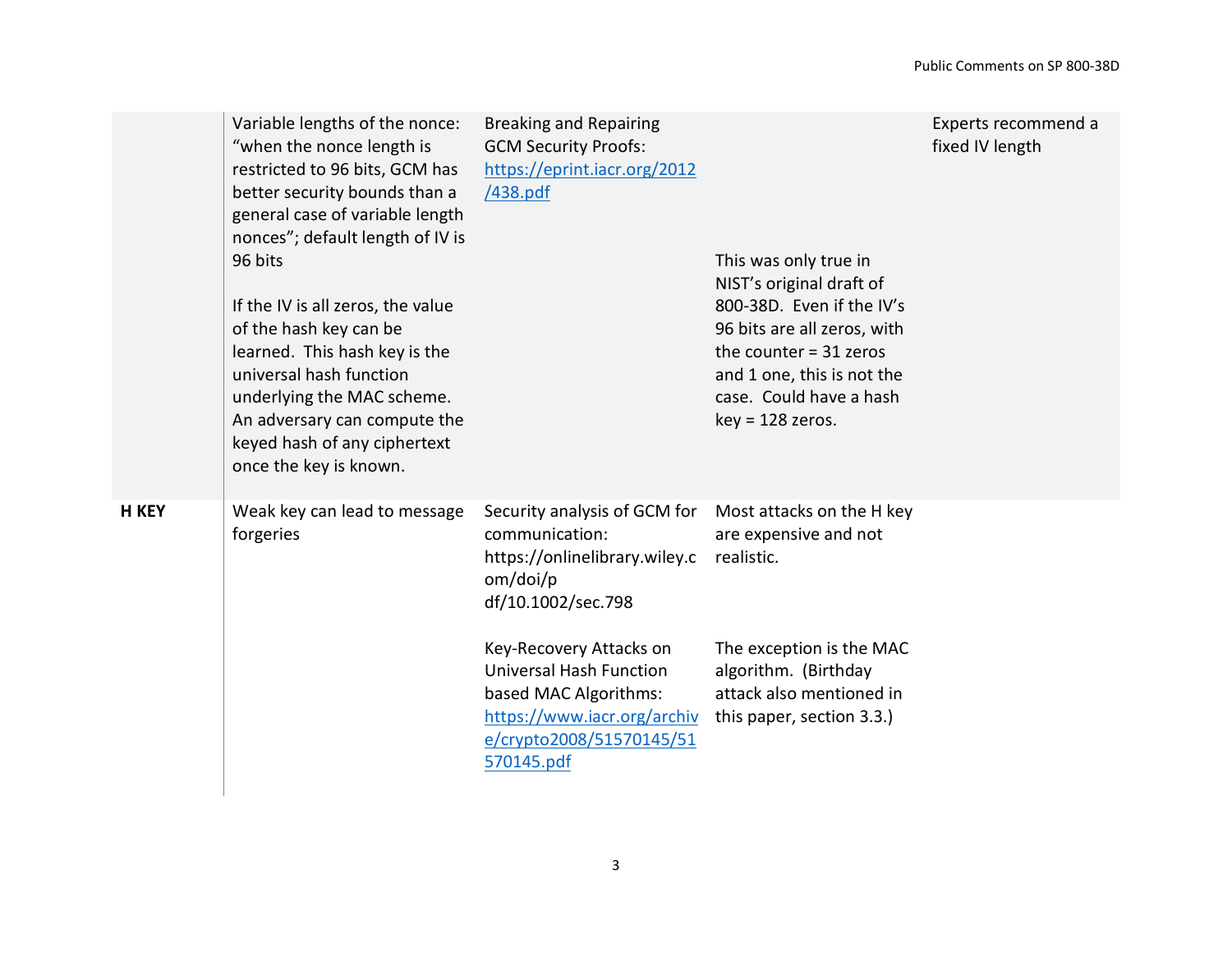|                                                                             | Cycling attack - Bad values of<br>the internal H key, which can<br>be pre-calculated for specific<br>AEAD key values, can<br>negatively impact security                                                                                                                                                                                    | Cycling attack paper:<br>https://eprint.iacr.org/2011<br>/202.pdf                                                                                     |                                |                                         |
|-----------------------------------------------------------------------------|--------------------------------------------------------------------------------------------------------------------------------------------------------------------------------------------------------------------------------------------------------------------------------------------------------------------------------------------|-------------------------------------------------------------------------------------------------------------------------------------------------------|--------------------------------|-----------------------------------------|
| <b>LOOK-UP</b><br><b>TABLES</b>                                             | Caching used to speed up use<br>of GCM but can lead to cache<br>leakage                                                                                                                                                                                                                                                                    | <b>Faster and Timing-Attack</b><br><b>Resistant AES-GCM:</b><br>https://eprint.iacr.org/2009<br>/129.pdf                                              |                                | Nothing to report at<br>this time.      |
| <b>TAG</b>                                                                  | Short tag can lead to<br>adversary producing message<br>forgeries. Example: If the tag<br>is 32 bits, then after $2^{16}$<br>(65,536) forgery attempts and<br>2 <sup>16</sup> encryptions of chosen<br>plaintext, a forged ciphertext<br>can be produced. Forgeries<br>can be created quickly when<br>enough forgeries have been<br>found. | <b>GCM Update:</b><br>https://csrc.nist.gov/csrc/m<br>edia/projects/block-cipher-<br>techniques/documents/bc<br>m/comments/cwc-<br>gcm/gcm-update.pdf |                                | <b>Experts recommend</b><br>128-bit tag |
| <b>COUNTER</b>                                                              | Counter wrapping, or integer<br>overflow, because counter is<br>32 bits                                                                                                                                                                                                                                                                    |                                                                                                                                                       | Counter should not<br>overflow |                                         |
| <b>TOTAL</b><br><b>PLAINTEXT</b><br><b>MESSAGE</b><br><b>LENGTH</b><br>68GB | Not a vulnerability but might<br>be a drawback                                                                                                                                                                                                                                                                                             |                                                                                                                                                       |                                |                                         |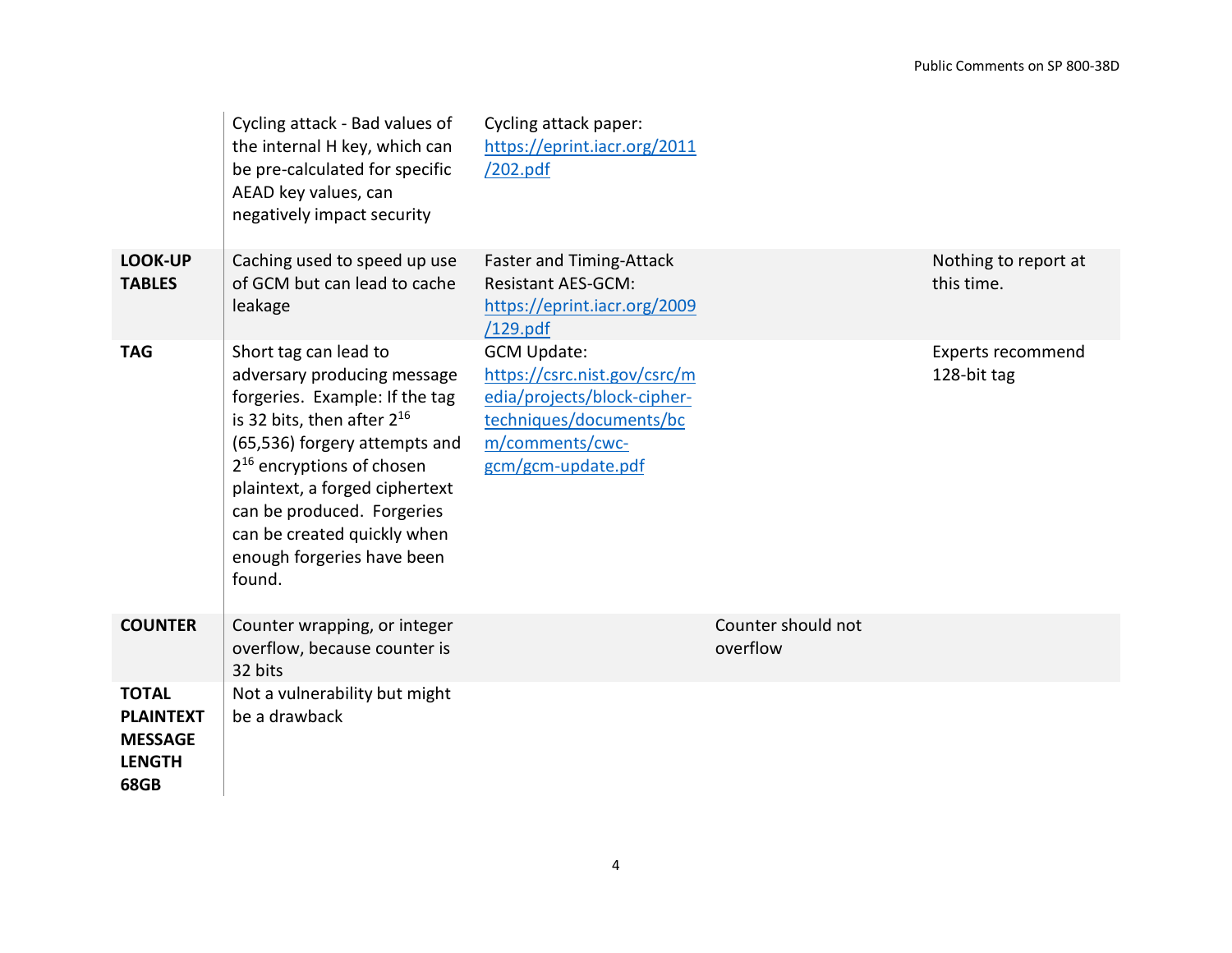| -IF              | Timing Attack - successful   | Cache-timing attacks on      | The full 10, 12, or 14   |
|------------------|------------------------------|------------------------------|--------------------------|
| <b>INCLUDING</b> | extraction of a complete AES | AES paper by Bernstein:      | rounds of AES, depending |
| <b>AES</b>       | key from a network           | https://cr.yp.to/antiforgery | on key length, have not  |
|                  | server on another computer   | /cachetiming-20050414.pdf    | been successfully        |
|                  |                              |                              | attacked to date.        |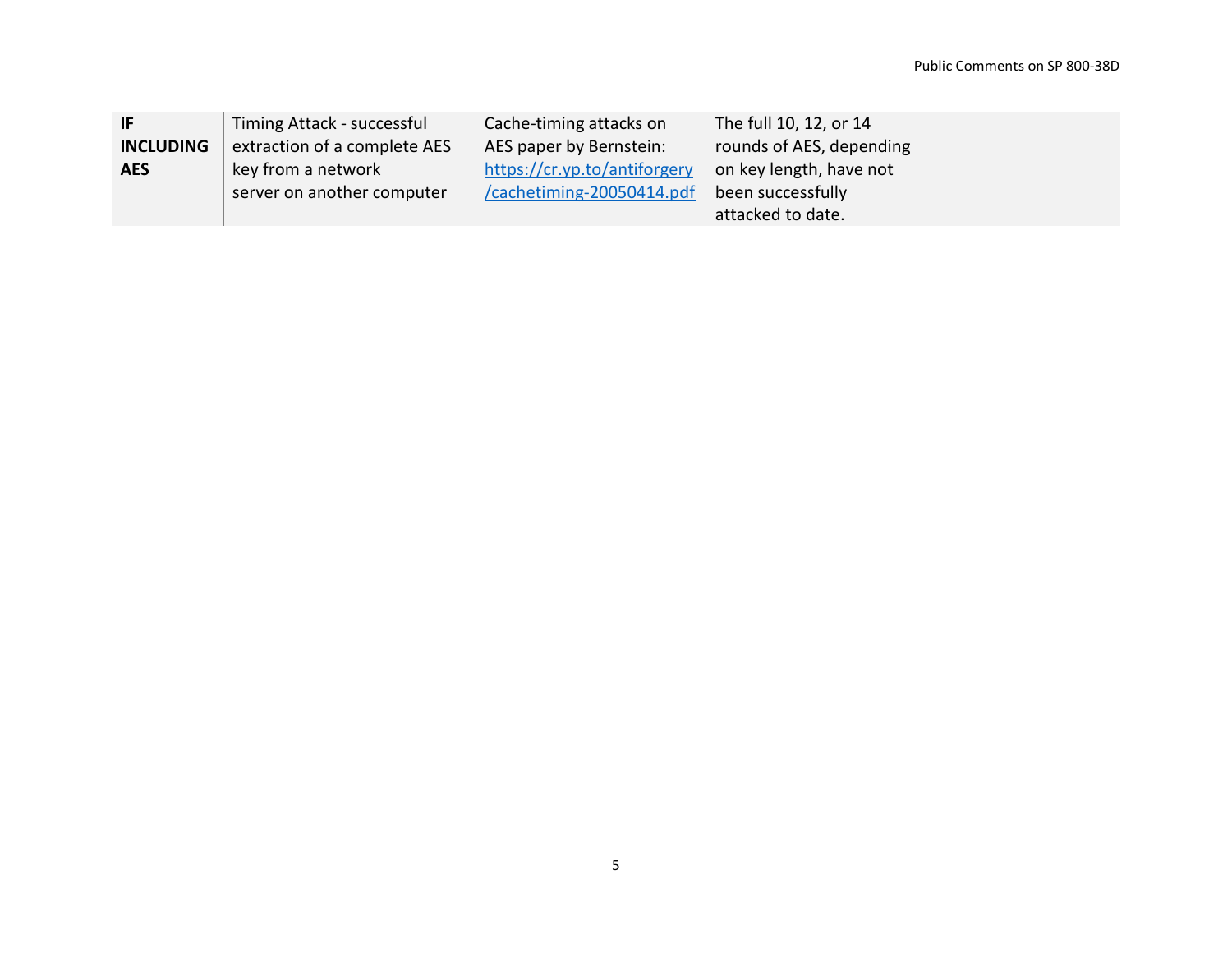[Received Oct. 1, 2021]

## **Comments for SP 800-38D,** *Recommendation for Block Cipher Modes of Operation: Galois/Counter Mode (GCM) and GMAC*

We reviewed this NIST Draft and appreciate this effort and the opportunity to provide the below comments from our SMEs for your consideration:

Higher data rates have made it difficult to manage IVs in certain applications to avoid re-use. Because there are serious consequences to re-using an IV in GCM, there is a serious need for a new mode that mitigates IV re-use.

#### **1. IV Limits**

In section 8.3, recall that the total number of invocations of the authenticated encryption function with a given key is limited to no more than  $2^{32}$ , unless one uses only 96-bit IVs that are generated using the deterministic construction. This limit can be unnecessarily restrictive for m-bit IVs with m > 96. For example, consider 128-bit IVs generated using the RBG-based construction in section 8.2.2, and where the random field has length r = 128 bits and the free field has length 0 bits (i.e., the random field is the entire IV, as recommended). Then limiting the total number of invocations (and hence, the number of IVs) to no more than  $2^{32}$  implies that the probability of a repeated IV is about  $2^{63-128}$  =  $2^{-65}$ . This is far smaller than the mandated 2<sup>-32</sup> upper bound on the probability of a repeated IV stated at the beginning of section 8, and many additional 128-bit IVs could be safely generated before nearing the upper bound.

One way to partially mitigate this limitation in SP 800-38D is **to set an alternative limit for those implementations that fix a single IV length for all invocations with a given key**. As such, in the discussion below we assume only one IV length is allowed for a given key.

#### IVs generated using the RBG-based construction

According to section 8.2.2, for IVs generated using the RBG-based construction, the random field (and hence, the IV itself) must have length r ≥ 96 bits, and for any given IV length, the value r must be fixed for the life of the key. Thus, for IVs generated using the RBG-based construction and where only one IV length is allowed per key, one option is to limit the total number of IVs with a given key to  $2<sup>s</sup>$ , where

 $s = min((r-31)/2, 48.5).$ 

The table below shows the proposed value of the limit, 2<sup>s</sup>, for various values of r.

|  | r 96 104 112 120 ≥128                                        |  |
|--|--------------------------------------------------------------|--|
|  | $2^s$ $2^{32.5}$ $2^{36.5}$ $2^{40.5}$ $2^{44.5}$ $2^{48.5}$ |  |

First, this limit ensures that the probability of a repeated IV is  $Bin(2^s, 2)/2^r \le 2^{r-32}/2^r = 2^{-32}$ , as desired. Here  $Bin(n,k) = n!/(k!(n-k)!)$  denotes the binomial coefficient associated with n and k. Furthermore, for IVs with  $r > 128$ , this limit ensures that if the IVs are distinct, the probability of a repeated 128-bit J<sub>0</sub> value is Bin( $2^s$ ,2)/ $2^{128}$   $\leq$   $2^{96}/2^{128}$  =  $2^{32}$ . J<sub>0</sub> is the 128-bit pre-counter block obtained by applying GHASH to the IV; it can be considered the "effective IV" for IVs whose length is not 96. While  $J_0$  collisions may be more difficult to detect than IV collisions (since  $J_0$  is secret), it may still be desirable to bound the probability of a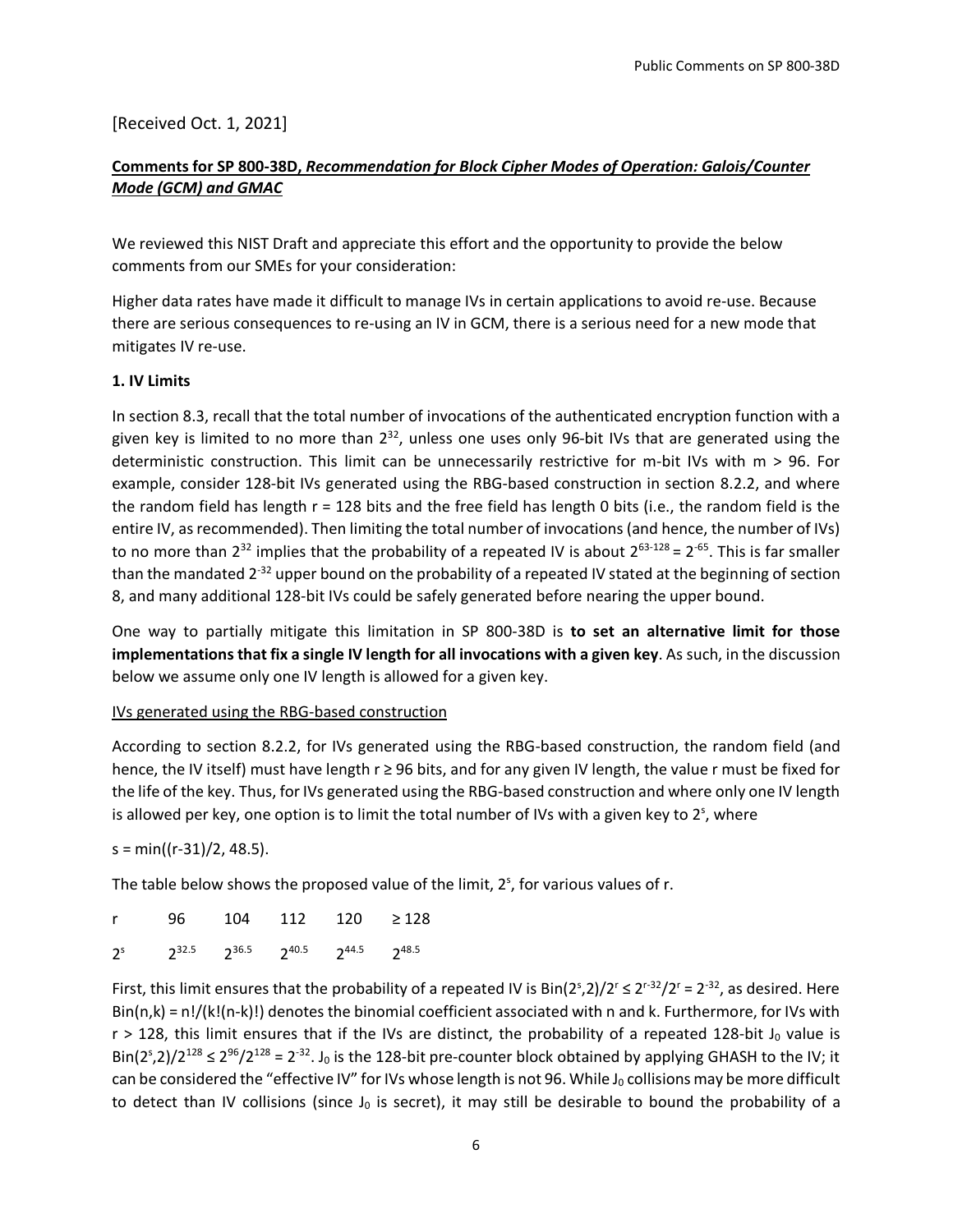repeated J<sub>0</sub> value. Note that if the IV length is fixed for a given key, is not 96, and is  $\leq$  128 (in which case r ≤ 128 as well), then due to the details of the GHASH function, there cannot be a J<sub>0</sub> collision for distinct IVs unless the hash key H = 0, which occurs with probability  $2^{-128}$ .

#### IVs generated using the deterministic construction

For IVs generated using the deterministic construction and where only one IV length m is allowed per key, one option is to impose no IV limit if m ≤ 128 (other than the constraints in section 8.3 on the invocation and fixed fields of the IV), and to limit the total number of IVs with a given key to  $2^{48.5}$  if m > 128. For the deterministic construction IVs cannot repeat. Furthermore, due to the details of the GHASH function, if the fixed IV length m  $\leq$  128 (and is not 96), then there cannot be a J<sub>0</sub> collision unless the hash key H = 0. If m > 128, the limit ensures that the probability of a repeated 128-bit J<sub>0</sub> value is Bin(2<sup>48.5</sup>,2)/2<sup>128</sup> = 2<sup>-32</sup>.

Remark: We note that the proposed limits above are meant solely to provide upper bounds on the probability of a repeated IV or  $J_0$  value. They do not consider adversaries whose goal is to distinguish the output of GCM from the output of a random function under the IND-CPA model (indistinguishability under chosen-plaintext attack). While such goals may be achievable even with the IV limits proposed (including the current limit of 2<sup>32</sup> in SP 800-38D), distinguishing attacks are less concerning than repeated IVs.

#### **2. Short Tags**

We suggest that NIST consider removing the option for 32-bit and/or 64-bit tags, with the understanding that disallowing these tag sizes would only be applicable to new implementations of GCM. Guidelines for using 32-bit and 64-bit tags are provided in Appendix C, and it is suggested there that the guidelines should be straightforward for "knowledgeable security professionals". While that may be true, those without such a background may still attempt to implement GCM with short tags, raising the risk of vulnerable implementations. Furthermore, a recent trend to put less responsibility on implementers of cryptographic protocols and designs seems to be gaining momentum. For example, this can be seen with the emergence of the notion of nonce-misuse resistance in several recent block cipher modes. To this end, removing the option for short tags (and the nontrivial guidelines that need to be followed when using short tags) would support this growing paradigm. Finally, the Secure Real-time Transport Protocol (SRTP) is mentioned in Appendix C as an example of a protocol where short tags may be appropriate. While that may have been considered true at the time of the publication of SP 800-38D in 2007 (and perhaps is still considered true by some), note that RFC 7714 (which discusses the use of AES-GCM in SRTP) mandates 128-bit tags in section 13.2. In particular, the authors of the RFC and the working group believe that the risks associated with truncated tags in SRTP are too high. Thus, we believe NIST should at least consider the possibility of removing the options for 32-bit and/or 64-bit tags in new implementations of GCM.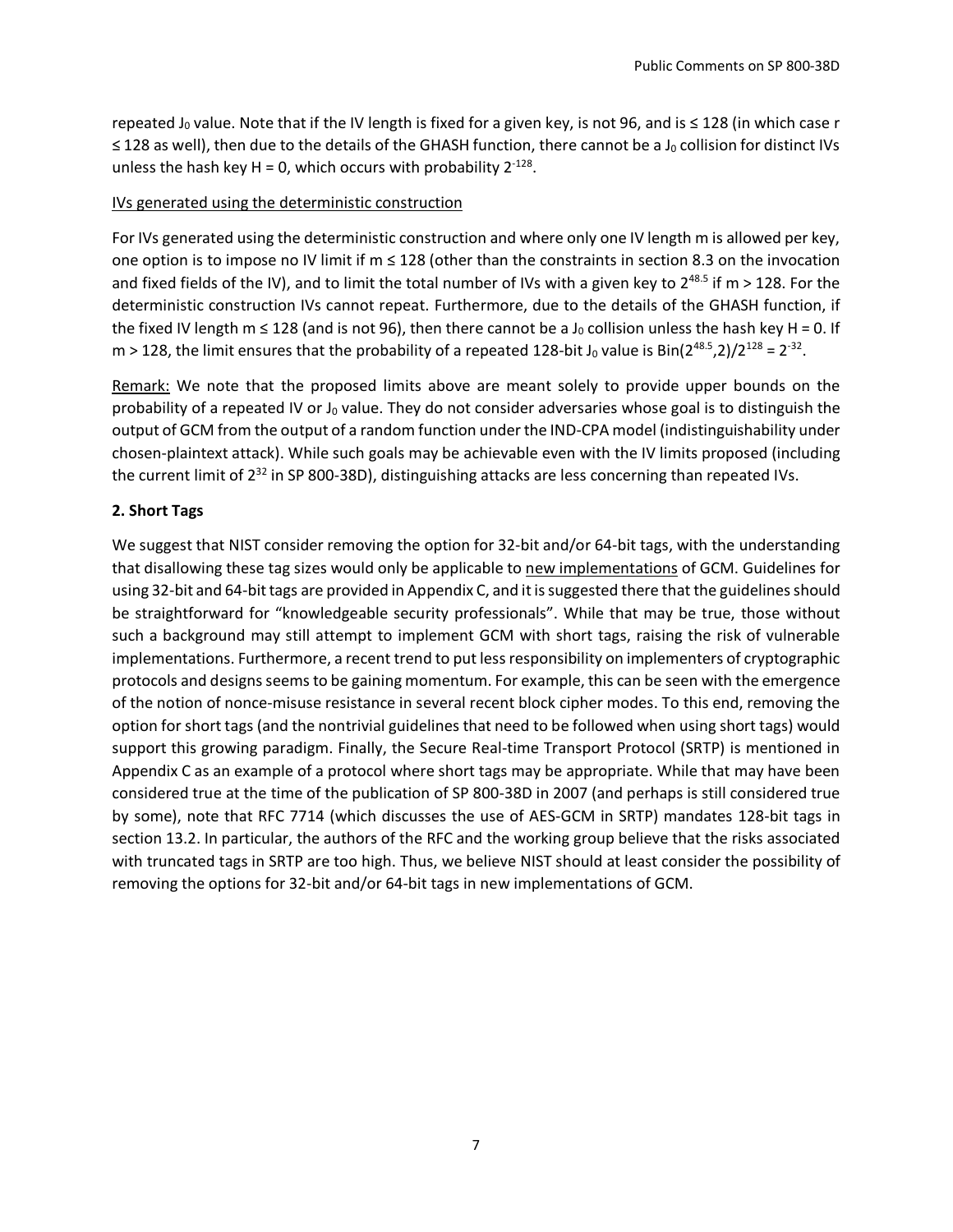## <span id="page-7-0"></span>**2. Canadian Centre for Cyber Security (CCCS), September 1, 2021**

As FIPS 140-2 will be retired as of September 21, 2021, reference [3] in SP 800-38D should be updated to FIPS 140-3. Several mention of FIPS 140-2 in Section 9, page 22, should be also updated to call on FIPS 140-3. Similarly, reference [9] in SP 800-38D should be replaced with the corresponding document "Implementation Guidance for FIPS 140-3and the Cryptographic Module Validation Program", https://csrc.nist.gov/CSRC/media/Projects/cryptographicmodule-validation-program/documents/fips%20140-3/FIPS%20140-3%20IG.pdf

In [1], the authors show that McGrew and Viega's original security proofs were flawed. Fortunately, in this paper the proofs are repaired and the new security bounds are established. As a result, the reference to security at the end of Introduction (Section 3) should be updated to include Iwata et at. Furthermore, the new security bound is better for 96-bit IVs and, supported by the fact that many applications already use this fixed IV length, it would be reasonable to recommend it as default.

For certain weak authentication key classes, the security of the algorithm break down [2, 3, 4, 6]. In the literature, there are available criteria to test for weak keys and, while it might not be possible to always check for weak keys due to efficiency issues, the standard should warn of their existence and hence the vulnerability to cycling attacks.

In view of new key recovery attacks, in particular [5], the use of short tags should be discouraged except potentially except in exceptional circumstances, such as in constrained devices or environments which may necessitate shorter tags. Note that while Appendix C lists potential applications and uses SRTP as an example, this protocol itself now mandates the use of 128-bit tags [7].

Additional comments on Appendix C:

• Appendix C, page 28, item 2: please include a clarification (if available) as to why AAD cannot contain additional information user would like to include to be authenticated.

• Appendix C, page 28, last paragraph regarding SRTP is not correct as this protocol violates the stated conditions 1 and 2. See [5, 7] for details. Furthermore, as pointed out above, SRTP no longer allows the use of short tags altogether in GCM mode.

• Appendix C, page 29, tables 1 and 2: the "Maximal permitted number of invocations of the authenticated decryption function" is not specified for message lengths exceeding 2^10/2^25 bytes for 32/64-bit tags. Specify if longer lengths for the ciphertext and AAD are supported or not.

Section 8: as pointed out in [8] (page 133), it is not clear how the requirements for 2^(-32) probability can be controlled or enforced. Moreover, only section 8.3 brings up a numerical requirement to support this, while the "with high probability" statement in 8.1 is not specific.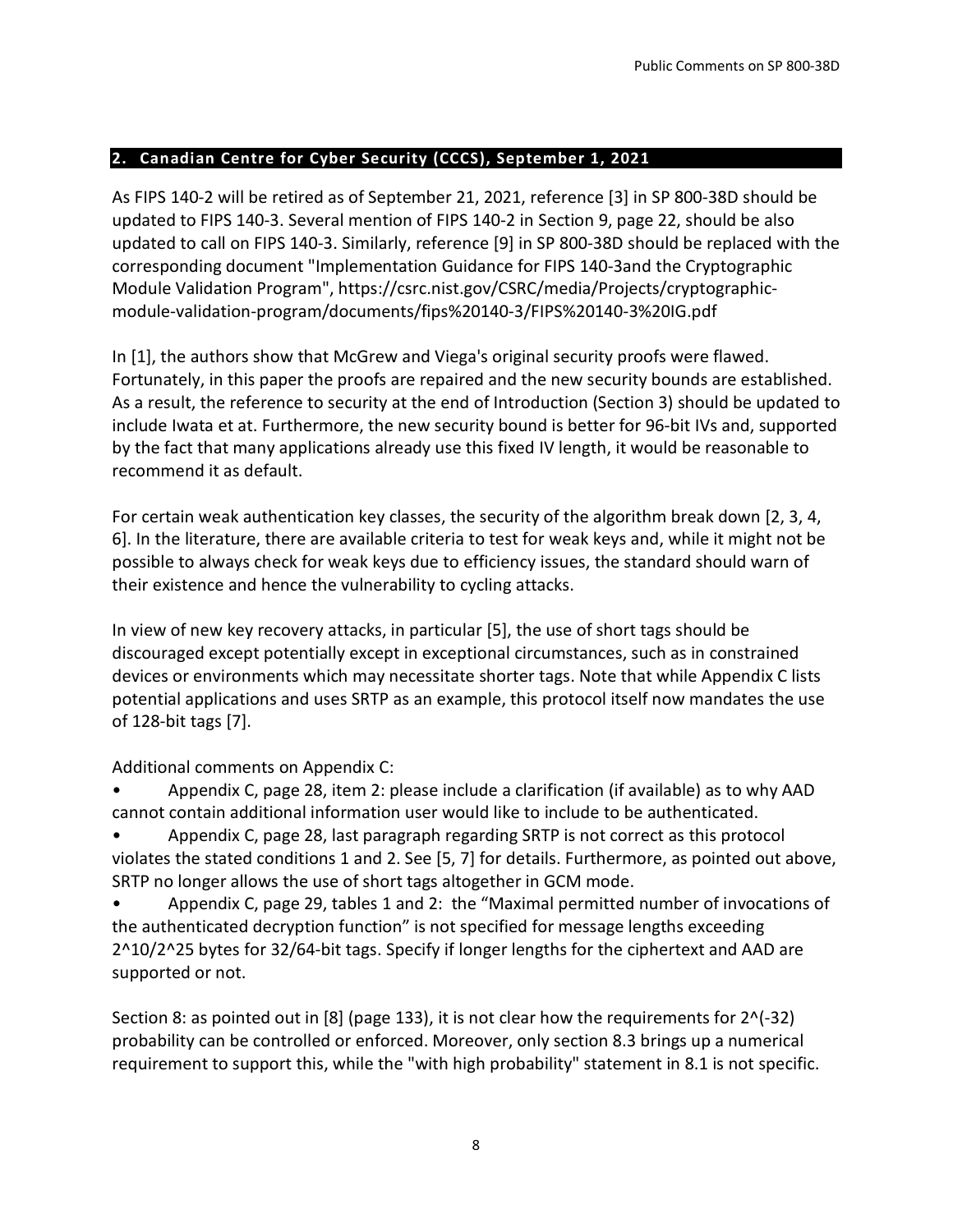Section 8.3: as per clarification from McGrew reported in [8] (page 133), the bold text should read "The total number of invocations of the authenticated encryption function shall not exceed 2^32, including invocations with all IV lengths and all instances of the authenticated encryption function with the given key. "

### References:

[1] Iwata T., Ohashi K., Minematsu K. (2012) Breaking and Repairing GCM Security Proofs. In: Safavi-Naini R., Canetti R. (eds) Advances in Cryptology – CRYPTO 2012. CRYPTO 2012. Lecture Notes in Computer Science, vol 7417. Springer, Berlin, Heidelberg. https://doi.org/10.1007/978- 3-642-32009-5\_3

[2] Saarinen M. Cycling Attacks on GCM, GHASH and Other Polynomial MACs and Hashes. In Anne Canteaut, editor, FSE, volume 7549 ofLecture Notes in Computer Science, pages 216–225. Springer, 2012 https://eprint.iacr.org/2011/202.pdf

[3] Handschuh H. and Preneel B. Key-Recovery Attacks on Universal HashFunction Based MAC Algorithms. In David Wagner, editor,CRYPTO, volume5157 ofLecture Notes in Computer Science, pages 144–161. Springer, 2008, https://www.esat.kuleuven.be/cosic/publications/article-1150.pdf

[4] Abdelraheem M.A., Beelen P., Bogdanov A., Tischhauser E. (2015) Twisted Polynomials and Forgery Attacks on GCM. In: Oswald E., Fischlin M. (eds) Advances in Cryptology -- EUROCRYPT 2015. EUROCRYPT 2015. Lecture Notes in Computer Science, vol 9056. Springer, Berlin, Heidelberg. https://doi.org/10.1007/978-3-662-46800-5\_29

[5] Mattsson J., Westerlund M. Authentication Key Recovery on Galois/Counter Mode (GCM). In: Pointcheval D., Nitaj A., Rachidi T. (eds) Progress in Cryptology – AFRICACRYPT 2016. AFRICACRYPT 2016. Lecture Notes in Computer Science, vol 9646. Springer, Cham. https://doi.org/10.1007/978-3-319-31517-1\_7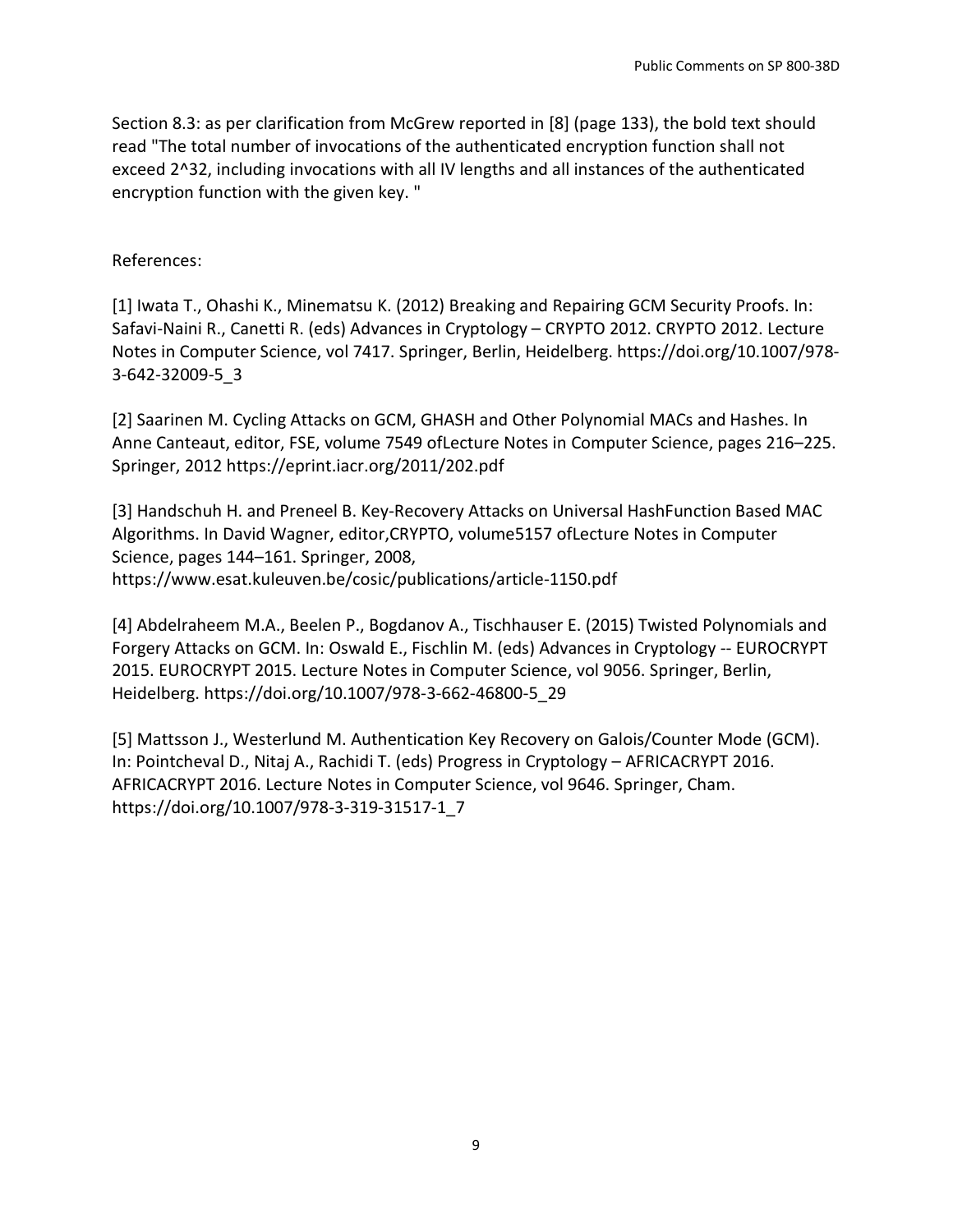# <span id="page-9-0"></span>**3. John Preuß Mattsson, Ericsson, September 30, 2021**

#### Dear NIST,

Thanks for your continuous efforts to produce well-written open-access security documents. Please find attached our comments on SP 800-38D.

Best Regards, John Preuß Mattsson, Senior Specialist, Ericsson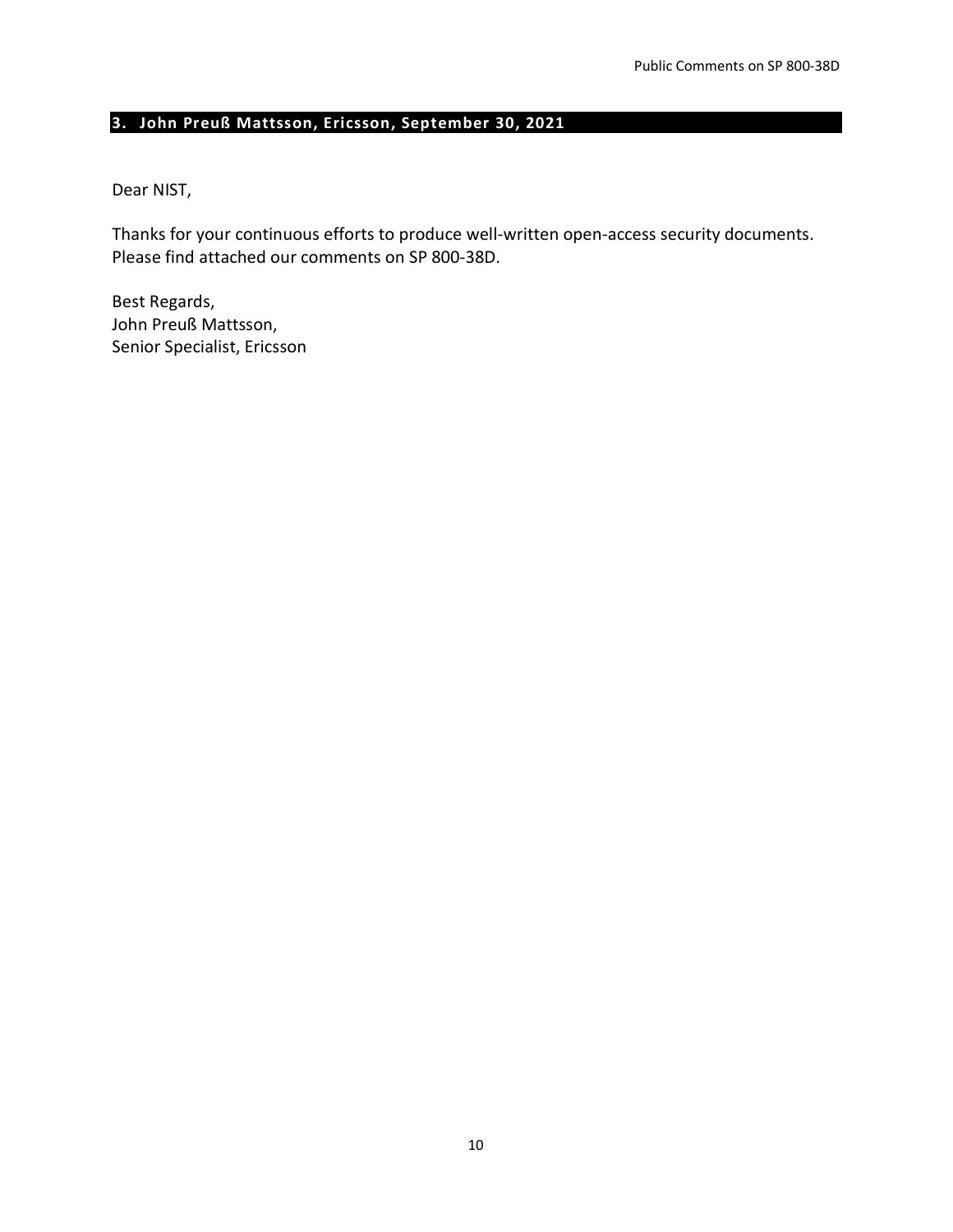



# Comments on SP 800-38D: Recommendation for Block Cipher Modes of Operation: Galois/Counter Mode (GCM) and GMAC

Dear NIST,

Thanks for your continuous efforts to produce well-written open-access security documents. FIPS 198-1, SP 800-22 Rev. 1a, SP 800-38D, SP 800-38E, and SP 800-107 Rev. 1 are all important documents that should be updated.

Please find below our comments on SP 800-38D:

- $-$  The "If len(IV) ≠ 96" where the IV is hashed does not seem to be used in practice, provide weaker security, and adds complexity. We suggest that this IV hashing alternative is deprecated.
- Many recent IETF protocols like TLS 1.3 [RFC8446], OSCORE [RFC8613], Encrypted Content-Encoding for HTTP [RFC8188] etc. does not adhere to the IV constructions in 800-38D. The update to 800-38D should allow for IV to be constructed as a 96-bit fixed random number XORed with the invocation field. Such a construction could optionally allow 128-bit randomness where the block counter is also XORed with the fixed random number instead of being concatenated.
- As stated in [1], several of the statements in Appendix C are not correct. SRTP does in general not meet the guidelines. The idea that an attacker does not get side-channel information about successful forgeries is almost always wrong and very dangerous. As GCM with short tags does not seem to be used, we would recommend to just remove Appendix C and forbid short, truncated tags.

Note that a high-performance software friendly AEAD algorithm like AES-GCM with secure short tags (e.g., 64 bits) would be useful in wireless networks.

[1[\] https://eprint.iacr.org/2015/477.pdf](https://eprint.iacr.org/2015/477.pdf)

Best Regards, John Preuß Mattsson, Senior Specialist, Ericsson